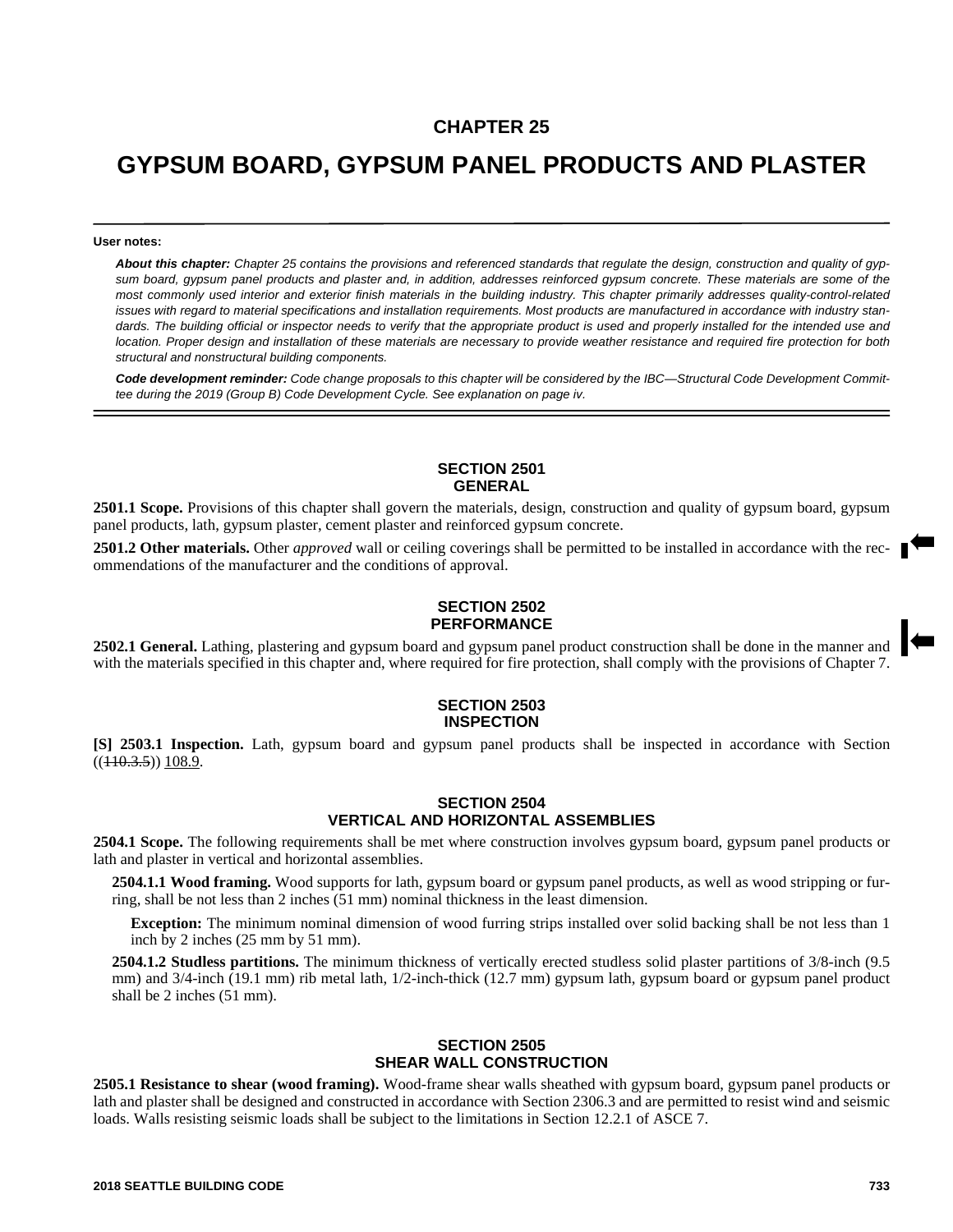**2505.2 Resistance to shear (steel framing).** Cold-formed steel-frame shear walls sheathed with gypsum board or gypsum panel products and constructed in accordance with the materials and provisions of Section 2211.1.1 are permitted to resist wind and seismic loads. Walls resisting seismic loads shall be subject to the limitations in Section 12.2.1 of ASCE 7.

# **SECTION 2506 GYPSUM BOARD AND GYPSUM PANEL PRODUCT MATERIALS**

**2506.1 General.** Gypsum board, gypsum panel products and accessories shall be identified by the manufacturer's designation to indicate compliance with the appropriate standards referenced in this section and stored to protect such materials from the weather.

**2506.2 Standards.** Gypsum board and gypsum panel products shall conform to the appropriate standards listed in Table 2506.2 and Chapter 35 and, where required for fire protection, shall conform to the provisions of Chapter 7.

| <b>MATERIAL</b>                                          | <b>STANDARD</b>        |
|----------------------------------------------------------|------------------------|
| Accessories for gypsum board                             | ASTM C1047             |
| Adhesives for fastening gypsum board                     | ASTM C557              |
| Cold-formed steel studs and track, structural            | <b>AISI S240</b>       |
| Cold-formed steel studs and track, nonstructural         | <b>AISI S220</b>       |
| Elastomeric joint sealants                               | ASTM C920              |
| Expandable foam adhesives for fastening gypsum wallboard | ASTM D6464             |
| Factory-laminated gypsum panel products                  | ASTM C1766             |
| Fiber-reinforced gypsum panels                           | ASTM C1278             |
| Glass mat gypsum backing panel                           | ASTM C1178             |
| Glass mat gypsum panel 5                                 | ASTM C1658             |
| Glass mat gypsum substrate                               | ASTM C1177             |
| Joint reinforcing tape and compound                      | <b>ASTM C474; C475</b> |
| Nails for gypsum boards                                  | ASTM C514, F547, F1667 |
| Steel screws                                             | ASTM C954; C1002       |
| Standard specification for gypsum board                  | ASTM C1396             |
| Testing gypsum and gypsum products                       | ASTM C22; C472; C473   |

**TABLE 2506.2 GYPSUM BOARD AND GYPSUM PANEL PRODUCTS MATERIALS AND ACCESSORIES**

**2506.2.1 Other materials.** Metal suspension systems for acoustical and lay-in panel ceilings shall comply with ASTM C635 listed in Chapter 35 and Section 13.5.6 of ASCE 7 for installation in high seismic areas.

# **SECTION 2507 LATHING AND PLASTERING**

**2507.1 General.** Lathing and plastering materials and accessories shall be marked by the manufacturer's designation to indicate compliance with the appropriate standards referenced in this section and stored in such a manner to protect them from the weather.

**2507.2 Standards.** Lathing and plastering materials shall conform to the standards listed in Table 2507.2 and Chapter 35 and, where required for fire protection, shall conform to the provisions of Chapter 7.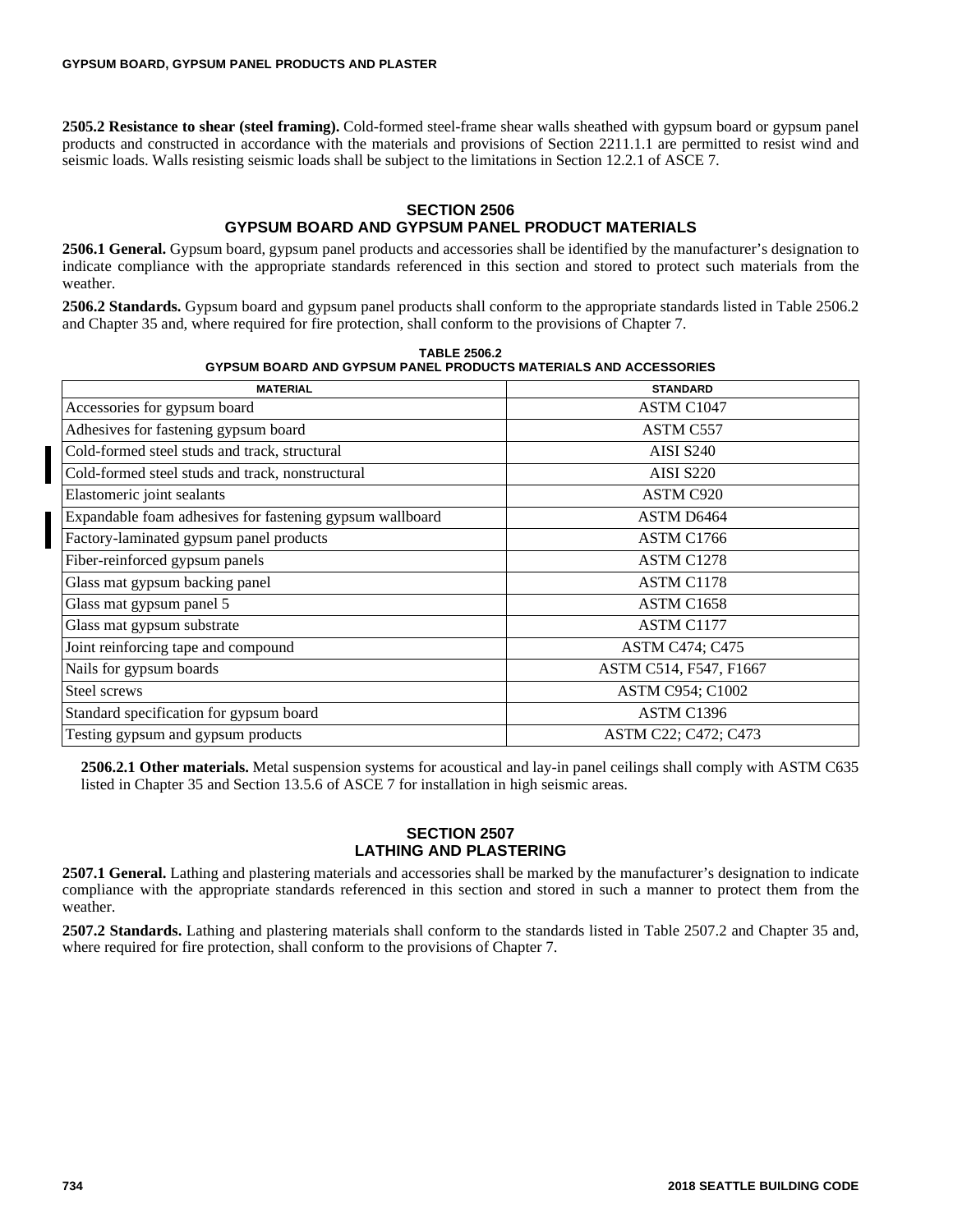| <b>MATERIAL</b>                                  | <b>STANDARD</b>       |
|--------------------------------------------------|-----------------------|
| Accessories for gypsum veneer base               | ASTM C1047            |
| <b>Blended</b> cement                            | ASTM C595             |
| Cold-formed steel studs and track, structural    | <b>AISI S240</b>      |
| Cold-formed steel studs and track, nonstructural | <b>AISI S220</b>      |
| Exterior plaster bonding compounds               | ASTM C932             |
| Hydraulic cement                                 | ASTM C1157; C1600     |
| Gypsum casting and molding plaster               | ASTM C59              |
| Gypsum Keene's cement                            | <b>ASTM C61</b>       |
| Gypsum plaster                                   | <b>ASTM C28</b>       |
| Gypsum veneer plaster                            | <b>ASTM C587</b>      |
| Interior bonding compounds, gypsum               | ASTM C631             |
| Lime plasters                                    | ASTM C5; C206         |
| Masonry cement                                   | <b>ASTM C91</b>       |
| Metal lath                                       | <b>ASTM C847</b>      |
| Plaster aggregates                               |                       |
| Sand                                             | <b>ASTM C35; C897</b> |
| Perlite                                          | ASTM C35              |
| Vermiculite                                      | ASTM C35              |
| Plastic cement                                   | ASTM C1328            |
| Portland cement                                  | ASTM C150             |
| Steel screws                                     | ASTM C1002; C954      |
| Welded wire lath                                 | ASTM C933             |
| Woven wire plaster base                          | ASTM C1032            |

**TABLE 2507.2 LATH, PLASTERING MATERIALS AND ACCESSORIES**

# **SECTION 2508 GYPSUM CONSTRUCTION**

**2508.1 General.** Gypsum board, gypsum panel products and gypsum plaster construction shall be of the materials listed in Tables 2506.2 and 2507.2. These materials shall be assembled and installed in compliance with the appropriate standards listed in Tables 2508.1 and 2511.1.1 and Chapter 35.

| <b>TABLE 2508.1</b>                 |  |  |
|-------------------------------------|--|--|
| INSTALLATION OF GYPSUM CONSTRUCTION |  |  |

| <b>MATERIAL</b>                                          | <b>STANDARD</b>         |
|----------------------------------------------------------|-------------------------|
| Gypsum board and gypsum panel products                   | GA-216; ASTM C840       |
| Gypsum sheathing and gypsum panel products               | ASTM C1280              |
| Gypsum veneer base                                       | ASTM C844               |
| Interior lathing and furring                             | ASTM C841               |
| Steel framing for gypsum board and gypsum panel products | <b>ASTM C754; C1007</b> |

**2508.2 Limitations.** Gypsum wallboard or gypsum plaster shall not be used in any exterior surface where such gypsum construction will be exposed directly to the weather. Gypsum wallboard shall not be used where there will be direct exposure to water or continuous high humidity conditions. Gypsum sheathing shall be installed on exterior surfaces in accordance with ASTM C1280.

**2508.2.1 Weather protection.** Gypsum wallboard, gypsum lath or gypsum plaster shall not be installed until weather protection for the installation is provided.

**2508.3 Single-ply application.** Edges and ends of gypsum board and gypsum panel products shall occur on the framing members, except those edges and ends that are perpendicular to the framing members. Edges and ends of gypsum board and gypsum panel products shall be in moderate contact except in concealed spaces where fire-resistance-rated construction, shear resistance or diaphragm action is not required.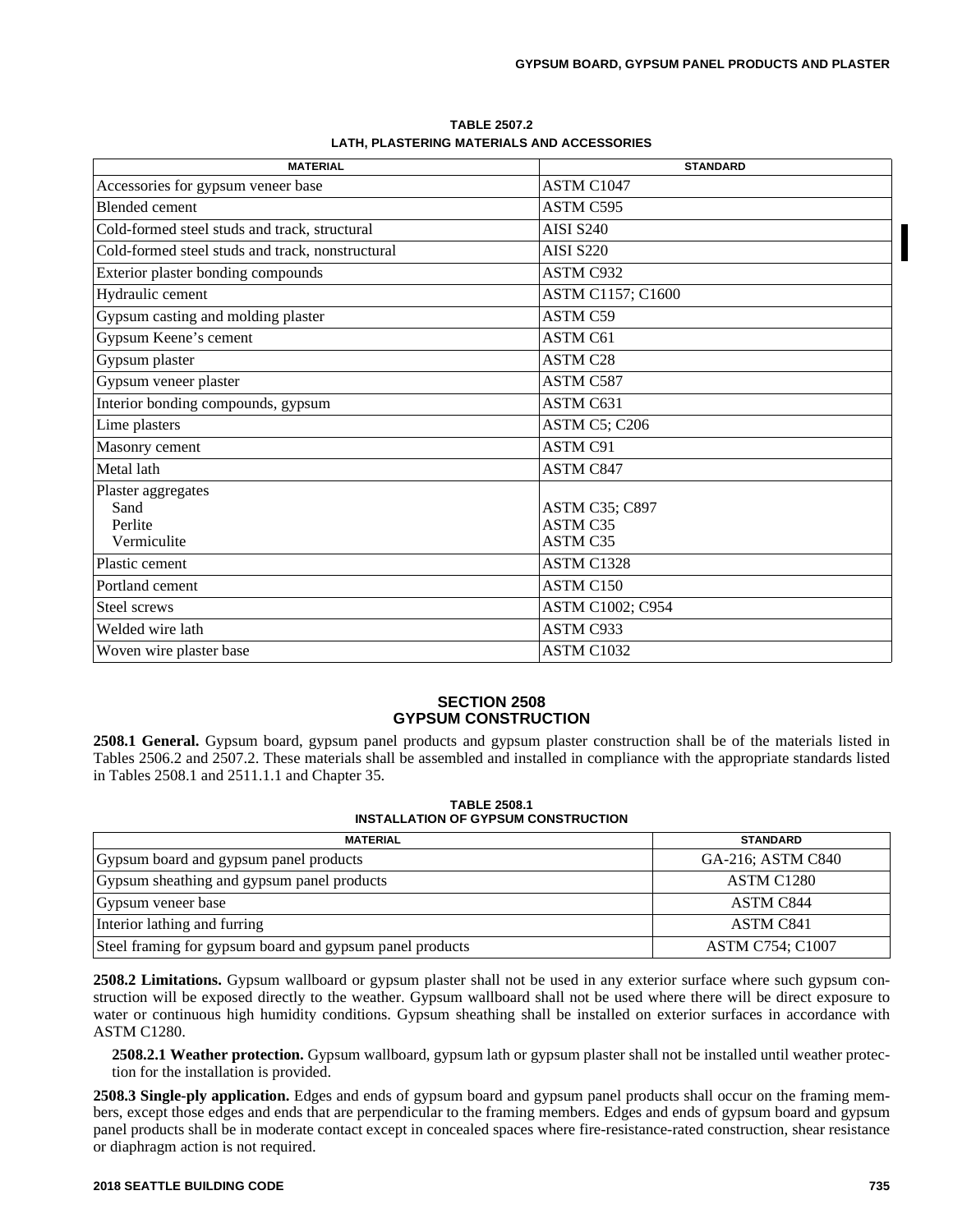**2508.3.1 Floating angles.** Fasteners at the top and bottom plates of vertical assemblies, or the edges and ends of horizontal assemblies perpendicular to supports, and at the wall line are permitted to be omitted except on shear resisting elements or fire-resistance-rated assemblies. Fasteners shall be applied in such a manner as not to fracture the face paper with the fastener head.

**2508.4 Adhesives.** Gypsum board and gypsum panel products secured to framing with adhesives in ceiling assemblies shall be attached using an approved fastening schedule. Expandable foam adhesives for fastening gypsum wallboard shall conform to ASTM D6464. Other adhesives for the installation of gypsum wallboard shall conform to ASTM C557.

**2508.5 Joint treatment.** Gypsum board and gypsum panel product fire-resistance-rated assemblies shall have joints and fasteners treated.

**Exception:** Joint and fastener treatment need not be provided where any of the following conditions occur:

- 1. Where the gypsum board or the gypsum panel product is to receive a decorative finish such as wood paneling, battens, acoustical finishes or any similar application that would be equivalent to joint treatment.
- 2. On single-layer systems where joints occur over wood framing members.
- 3. Square edge or tongue-and-groove edge gypsum board (V-edge), gypsum panel products, gypsum backing board or gypsum sheathing.
- 4. On multilayer systems where the joints of adjacent layers are offset.
- 5. Assemblies tested without joint treatment.

**2508.6 Horizontal gypsum board or gypsum panel product diaphragm ceilings.** Gypsum board or gypsum panel products shall be permitted to be used on wood joists to create a horizontal diaphragm ceiling in accordance with Table 2508.6.

**TABLE 2508.6 SHEAR CAPACITY FOR HORIZONTAL WOOD-FRAME GYPSUM BOARD DIAPHRAGM CEILING ASSEMBLIES**

| <b>MATERIAL</b>                         | <b>THICKNESS</b><br>OF MATERIAL<br>(MINIMUM) (inches) | <b>SPACING</b><br><b>OF FRAMING</b><br><b>MEMBERS (inches)</b> | <b>SHEAR</b><br>VALUE <sup>a, b</sup><br>(PLF OF CEILING) | <b>MIMIMUM FASTENER SIZE</b>                                                                             |
|-----------------------------------------|-------------------------------------------------------|----------------------------------------------------------------|-----------------------------------------------------------|----------------------------------------------------------------------------------------------------------|
| Gypsum board or gypsum<br>panel product | 1/2                                                   | 16 o.c.                                                        | 90                                                        | 5d cooler or wallboard nail:<br>$1-5/8$ -inch long; 0.086-inch shank;<br>$15/64$ -inch head <sup>c</sup> |
| Gypsum board or gypsum<br>panel product | 1/2                                                   | $24$ o.c.                                                      | 70                                                        | 5d cooler or wallboard nail;<br>$1-5/8$ -inch long; 0.086-inch shank;<br>$15/64$ -inch head <sup>c</sup> |

For SI: 1 inch =  $25.4$  mm, 1 pound per foot =  $14.59$  N/m.

a. Values are not cumulative with other horizontal diaphragm values and are for short-term wind or seismic loading. Values shall be reduced 25 percent for normal loading.

b. Values shall be reduced 50 percent in Seismic Design Categories D, E and F.

c. 1-1/4-inch, No. 6 Type S or W screws are permitted to be substituted for the listed nails.

**2508.6.1 Diaphragm proportions.** The maximum allowable diaphragm proportions shall be 1-1/2:1 between shear resisting elements. Rotation or cantilever conditions shall not be permitted.

**2508.6.2 Installation.** Gypsum board or gypsum panel products used in a horizontal diaphragm ceiling shall be installed perpendicular to ceiling framing members. End joints of adjacent courses of gypsum board shall not occur on the same joist.

**2508.6.3 Blocking of perimeter edges.** Perimeter edges shall be blocked using a wood member not less than 2-inch by 6 inch (51 mm by 152 mm) nominal dimension. Blocking material shall be installed flat over the top plate of the wall to provide a nailing surface not less than 2 inches (51 mm) in width for the attachment of the gypsum board or gypsum panel product.

**2508.6.4 Fasteners.** Fasteners used for the attachment of gypsum board or gypsum panel products to a horizontal diaphragm ceiling shall be as defined in Table 2508.6. Fasteners shall be spaced not more than 7 inches (178 mm) on center at all supports, including perimeter blocking, and not more than 3/8 inch (9.5 mm) from the edges and ends of the gypsum board or gypsum panel product.

**2508.6.5 Lateral force restrictions.** Gypsum board or gypsum panel products shall not be used in diaphragm ceilings to resist lateral forces imposed by masonry or concrete construction.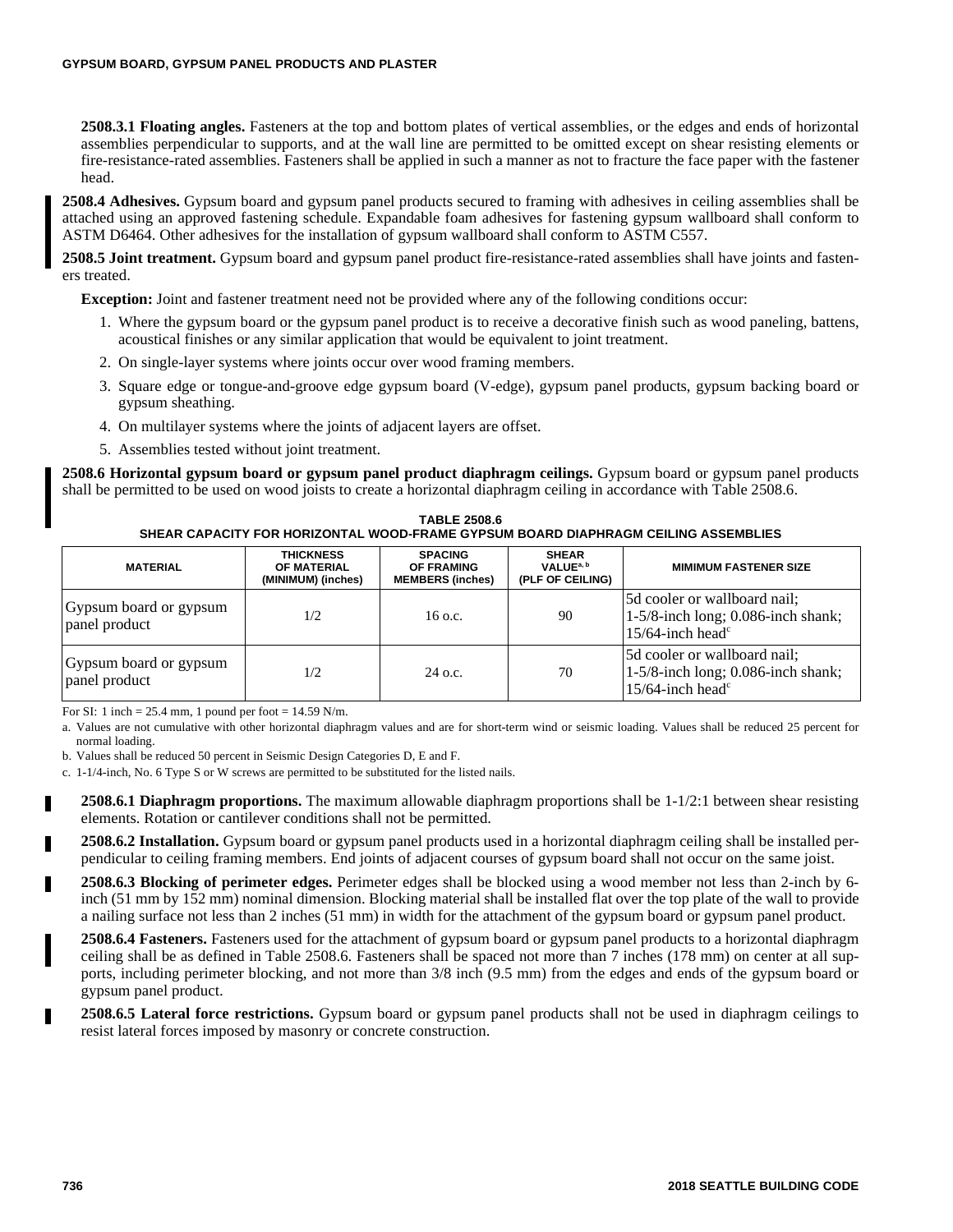# **SECTION 2509 SHOWERS AND WATER CLOSETS**

**2509.1 Wet areas.** Showers and public toilet walls shall conform to Section 1209.2.

**2509.2 Base for tile.** Materials used as a base for wall tile in tub and shower areas and wall and ceiling panels in shower areas shall be of materials listed in Table 2509.2 and installed in accordance with the manufacturer's recommendations. Water-resistant gypsum backing board shall be used as a base for tile in water closet compartment walls when installed in accordance with GA-216 or ASTM C840 and the manufacturer's recommendations. Regular gypsum wallboard is permitted under tile or wall panels in other wall and ceiling areas when installed in accordance with GA-216 or ASTM C840.

#### **TABLE 2509.2 BACKERBOARD MATERIALS**

| <b>MATERIAL</b>                                           | <b>STANDARD</b>                    |
|-----------------------------------------------------------|------------------------------------|
| Glass mat gypsum backing panel                            | ASTM C1178                         |
| Nonasbestos fiber-cement backer board                     | ASTM C1288 or ISO 8336, Category C |
| Nonasbestos fiber-mat reinforced cementitious backer unit | ASTM C1325                         |

**2509.3 Limitations.** Water-resistant gypsum backing board shall not be used in the following locations:

- 1. Over a vapor retarder in shower or bathtub compartments.
- 2. Where there will be direct exposure to water or in areas subject to continuous high humidity.

# **SECTION 2510 LATHING AND FURRING FOR CEMENT PLASTER (STUCCO)**

**2510.1 General.** Exterior and interior cement plaster and lathing shall be done with the appropriate materials listed in Table 2507.2 and Chapter 35.

**2510.2 Weather protection.** Materials shall be stored in such a manner as to protect them from the weather.

**2510.3 Installation.** Installation of these materials shall be in compliance with ASTM C926 and ASTM C1063.

**2510.4 Corrosion resistance.** Metal lath and lath attachments shall be of corrosion-resistant material.

**2510.5 Backing.** Backing or a lath shall provide sufficient rigidity to permit plaster applications.

**2510.5.1 Support of lath.** Where lath on vertical surfaces extends between rafters or other similar projecting members, solid backing shall be installed to provide support for lath and attachments.

**2510.5.2 Use of gypsum backing board.** Gypsum backing for cement plaster shall be in accordance with Section 2510.5.2.1 or 2510.5.2.2.

**2510.5.2.1 Gypsum board as a backing board.** Gypsum lath or gypsum wallboard shall not be used as a backing for cement plaster.

**Exception:** Gypsum lath or gypsum wallboard is permitted, with a *water-resistive barrier*, as a backing for self-furred metal lath or self-furred wire fabric lath and cement plaster where either of the following conditions occur:

1. On horizontal supports of ceilings or roof soffits.

2. On interior walls.

**2510.5.2.2 Gypsum sheathing backing.** Gypsum sheathing is permitted as a backing for metal or wire fabric lath and cement plaster on walls. A *water-resistive barrier* shall be provided in accordance with Section 2510.6.

**2510.5.3 Backing not required.** Wire backing is not required under expanded metal lath or paperbacked wire fabric lath.

**2510.6 Water-resistive barriers.** *Water-resistive barriers* shall be installed as required in Section 1403.2 and, where applied over wood-based sheathing, shall include a water-resistive vapor-permeable barrier with a performance at least equivalent to two layers of *water-resistive barrier* complying with ASTM E2556, Type I. The individual layers shall be installed independently such that each layer provides a separate continuous plane and any flashing (installed in accordance with Section 1404.4) intended to drain to the *water-resistive barrier* is directed between the layers.

#### **Exceptions:**

1. Where the *water-resistive barrier* that is applied over wood-based sheathing has a water resistance equal to or greater than that of a *water-resistive barrier* complying with ASTM E2556, Type II and is separated from the stucco by an intervening, substantially nonwater-absorbing layer or drainage space.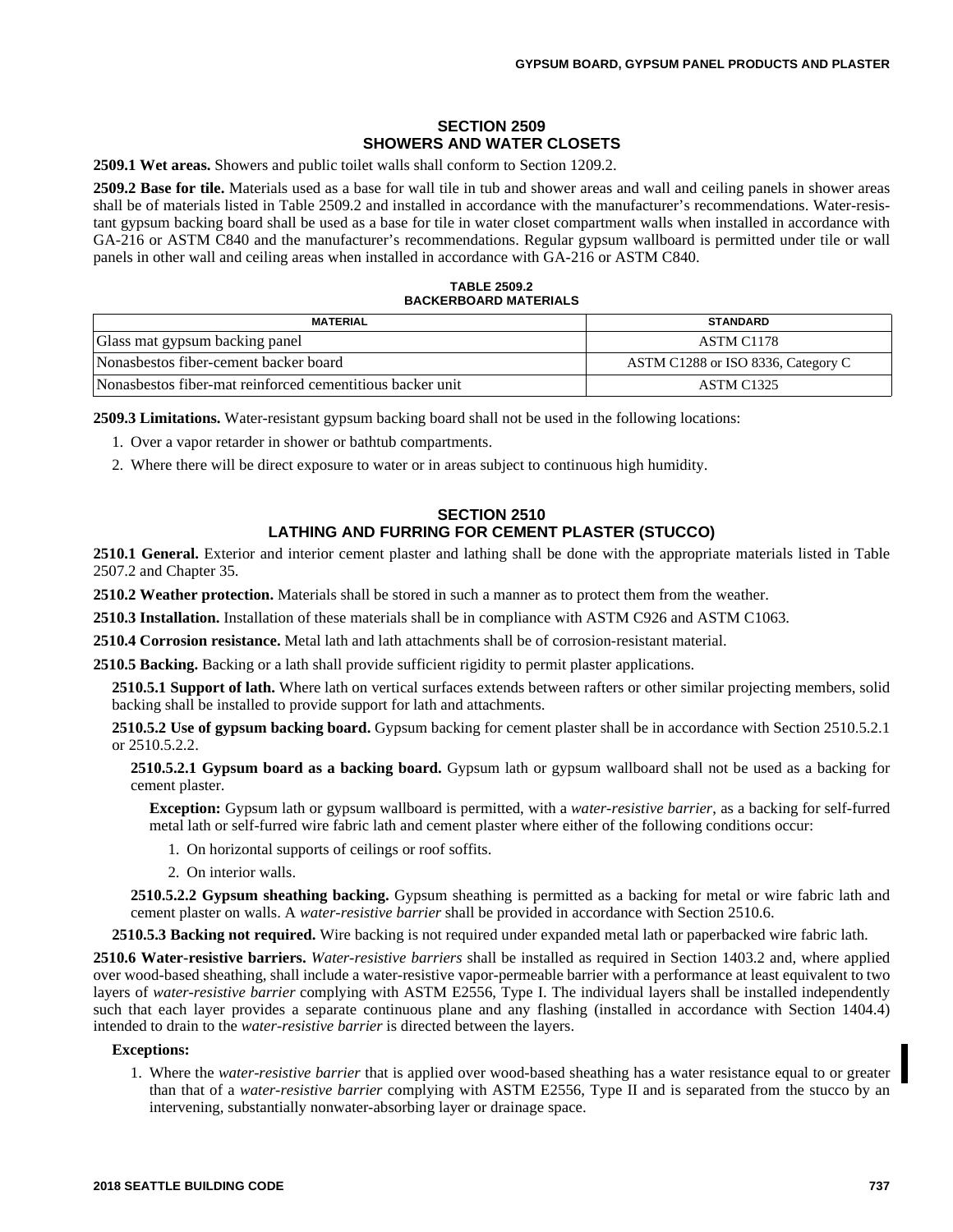2. Where the *water-resistive barrier* is applied over wood-based sheathing in Climate Zone 1A, 2A or 3A, a ventilated air space shall be provided between the stucco and *water-resistive barrier.*

**2510.7 Preparation of masonry and concrete.** Surfaces shall be clean, free from efflorescence, sufficiently damp and rough for proper bond. If the surface is insufficiently rough, *approved* bonding agents or a Portland cement dash bond coat mixed in proportions of not more than two parts volume of sand to one part volume of Portland cement or plastic cement shall be applied. The dash bond coat shall be left undisturbed and shall be moist cured not less than 24 hours.

## **SECTION 2511 INTERIOR PLASTER**

**2511.1 General.** Plastering gypsum plaster or cement plaster shall be not less than three coats where applied over metal lath or wire fabric lath and not less than two coats where applied over other bases permitted by this chapter.

**Exception:** Gypsum veneer plaster and cement plaster specifically designed and *approved* for one-coat applications.

**2511.1.1 Installation.** Installation of lathing and plaster materials shall conform to Table 2511.1.1 and Section 2507.

| <b>MATERIAL</b>                               | <b>STANDARD</b>         |
|-----------------------------------------------|-------------------------|
| Cement plaster                                | ASTM C926               |
| Gypsum plaster                                | ASTM C842               |
| Gypsum veneer plaster                         | ASTM C843               |
| Interior lathing and furring (gypsum plaster) | ASTM C841               |
| Lathing and furring (cement plaster)          | ASTM C1063              |
| Steel framing                                 | <b>ASTM C754; C1007</b> |

#### **TABLE 2511.1.1 INSTALLATION OF PLASTER CONSTRUCTION**

**2511.2 Limitations.** Plaster shall not be applied directly to fiber insulation board. Cement plaster shall not be applied directly to gypsum lath or gypsum plaster except as specified in Sections 2510.5.1 and 2510.5.2.

**2511.3 Grounds.** Where installed, grounds shall ensure the minimum thickness of plaster as set forth in ASTM C842 and ASTM C926. Plaster thickness shall be measured from the face of lath and other bases.

**2511.4 Interior masonry or concrete.** Condition of surfaces shall be as specified in Section 2510.7. *Approved* specially prepared gypsum plaster designed for application to concrete surfaces or *approved* acoustical plaster is permitted. The total thickness of base coat plaster applied to concrete ceilings shall be as set forth in ASTM C842 or ASTM C926. Should ceiling surfaces require more than the maximum thickness permitted in ASTM C842 or ASTM C926, metal lath or wire fabric lath shall be installed on such surfaces before plastering.

**2511.5 Wet areas.** Showers and public toilet walls shall conform to Sections 1209.2 and 1209.3. Where wood frame walls and partitions are covered on the interior with cement plaster or tile of similar material and are subject to water splash, the framing shall be protected with an *approved* moisture barrier.

### **SECTION 2512 EXTERIOR PLASTER**

**2512.1 General.** Plastering with cement plaster shall be not less than three coats where applied over metal lath or wire fabric lath or gypsum board backing as specified in Section 2510.5 and shall be not less than two coats where applied over masonry or concrete. If the plaster surface is to be completely covered by veneer or other facing material, or is completely concealed by another wall, plaster application need only be two coats, provided that the total thickness is as set forth in ASTM C926.

**2512.1.1 On-grade floor slab.** On wood frame or steel stud construction with an on-grade concrete floor slab system, exterior plaster shall be applied in such a manner as to cover, but not to extend below, the lath and paper. The application of lath, paper and flashing or drip screeds shall comply with ASTM C1063.

**2512.1.2 Weep screeds.** A minimum 0.019-inch (0.48 mm) (No. 26 galvanized sheet gage), corrosion-resistant weep screed with a minimum vertical attachment flange of 3-1/2 inches (89 mm) shall be provided at or below the foundation plate line on exterior stud walls in accordance with ASTM C926. The weep screed shall be placed not less than 4 inches (102 mm) above the earth or 2 inches (51 mm) above paved areas and be of a type that will allow trapped water to drain to the exterior of the building. The *water-resistive barrier* shall lap the attachment flange. The exterior lath shall cover and terminate on the attachment flange of the weep screed.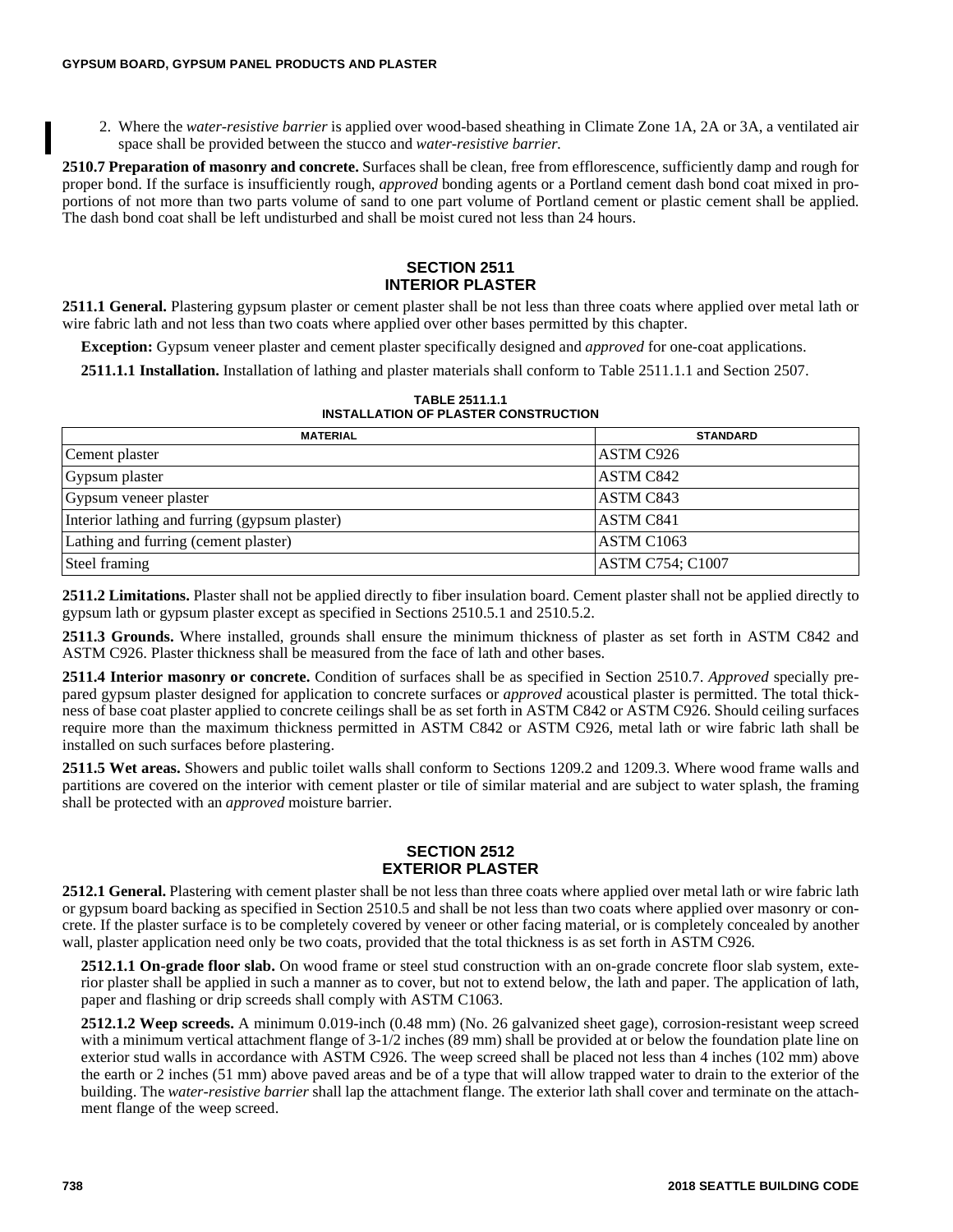**2512.2 Plasticity agents.** Only *approved* plasticity agents and *approved* amounts thereof shall be added to Portland cement or blended cements. Where plastic cement or masonry cement is used, additional lime or plasticizers shall not be added. Hydrated lime or the equivalent amount of lime putty used as a plasticizer is permitted to be added to cement plaster or cement and lime plaster in an amount not to exceed that set forth in ASTM C926.

**2512.3 Limitations.** Gypsum plaster shall not be used on exterior surfaces.

**2512.4 Cement plaster.** Plaster coats shall be protected from freezing for a period of not less than 24 hours after set has occurred. Plaster shall be applied when the ambient temperature is higher than  $40^{\circ}F (4^{\circ}C)$ , unless provisions are made to keep cement plaster work above 40°F (4°C) during application and 48 hours thereafter.

**2512.5 Second-coat application.** The second coat shall be brought out to proper thickness, rodded and floated sufficiently rough to provide adequate bond for the finish coat. The second coat shall not have variations greater than  $1/4$  inch (6.4 mm) in any direction under a 5-foot (1524 mm) straight edge.

**2512.6 Curing and interval.** First and second coats of cement plaster shall be applied and moist cured as set forth in ASTM C926 and Table 2512.6.

# **TABLE 2512.6 CEMENT PLASTERS**

| <b>COAT</b> | <b>MINIMUM PERIOD MOIST CURING</b> | <b>MINIMUM INTERVAL BETWEEN COATS</b> |
|-------------|------------------------------------|---------------------------------------|
| First       | $48$ hours <sup>a</sup>            | $48$ hours <sup>t</sup>               |
| Second      | 48 hours                           | 7 days <sup>c</sup>                   |
| Finish      |                                    | Note c                                |

a. The first two coats shall be as required for the first coats of exterior plaster, except that the moist-curing time period between the first and second coats shall be not less than 24 hours. Moist curing shall not be required where job and weather conditions are favorable to the retention of moisture in the cement plaster for the required time period.

b. Twenty-four-hour minimum interval between coats of interior cement plaster. For alternative method of application, see Section 2512.8.

c. Finish coat plaster is permitted to be applied to interior cement plaster base coats after a 48-hour period.

**2512.7 Application to solid backings.** Where applied over gypsum backing as specified in Section 2510.5 or directly to unit masonry surfaces, the second coat is permitted to be applied as soon as the first coat has attained sufficient hardness.

**2512.8 Alternate method of application.** The second coat is permitted to be applied as soon as the first coat has attained sufficient rigidity to receive the second coat.

**2512.8.1 Admixtures.** Where using this method of application, calcium aluminate cement up to 15 percent of the weight of the Portland cement is permitted to be added to the mix.

**2512.8.2 Curing.** Curing of the first coat is permitted to be omitted and the second coat shall be cured as set forth in ASTM C926 and Table 2512.6.

**2512.9 Finish coats.** Cement plaster finish coats shall be applied over base coats that have been in place for the time periods set forth in ASTM C926. The third or finish coat shall be applied with sufficient material and pressure to bond and to cover the brown coat and shall be of sufficient thickness to conceal the brown coat.

### **SECTION 2513 EXPOSED AGGREGATE PLASTER**

**2513.1 General.** Exposed natural or integrally colored aggregate is permitted to be partially embedded in a natural or colored bedding coat of cement plaster or gypsum plaster, subject to the provisions of this section.

**2513.2 Aggregate.** The aggregate shall be applied manually or mechanically and shall consist of marble chips, pebbles or similar durable, moderately hard (three or more on the Mohs hardness scale), nonreactive materials.

**2513.3 Bedding coat proportions.** The bedding coat for interior or exterior surfaces shall be composed of one part Portland cement and one part Type S lime; or one part blended cement and one part Type S lime; or masonry cement; or plastic cement and not more than three parts of graded white or natural sand by volume. The bedding coat for interior surfaces shall be composed of 100 pounds (45.4 kg) of neat gypsum plaster and not more than 200 pounds (90.8 kg) of graded white sand. A factoryprepared bedding coat for interior or exterior use is permitted. The bedding coat for exterior surfaces shall have a minimum compressive strength of 1,000 pounds per square inch (psi) (6895 kPa).